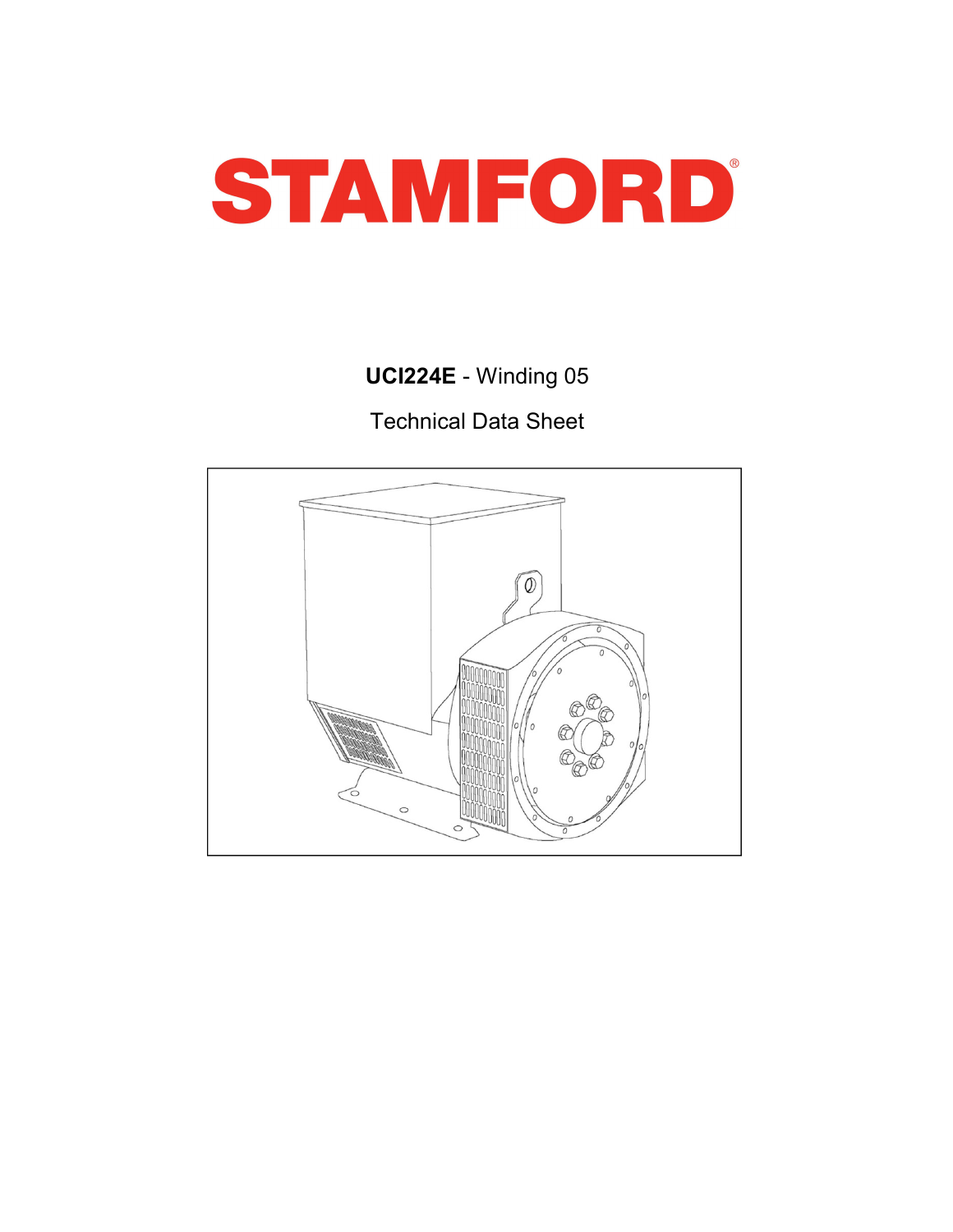

### SPECIFICATIONS & OPTIONS

request. **STANDARDS**<br>
STANDARDS<br>
STANDARDS<br>
STANDARDS<br>
STANDARDS<br>
STANDARDS<br>
STANDARDS<br>
STANDARDS<br>
STANDARDS<br>
STANDARDS<br>
NEMA MG1-32, IEC34, CSA C22.2-100, AS1359.<br>
International standards such as BS5000, VDE 0530, drive end of the **STANDARDS**<br>
STANDARDS<br>
STANDARDS STANDARDS STANDARDS<br>
STANDARDS<br>
STANDARDS<br>
STAND international standards such and the relevant section of other to the terminals, which are mounted on a content<br>
International standards su **STAMING STANDARDS**<br>
STAMINALS A TERMINALS A TERMINAL BOX<br>
Stamford industrial generators meet the requirements of Dedicated Single Phase windings have 4 eBS EN 60034 and the relevant section of other to the terminals, whi **STAMFO**<br>
SPECIFICATIONS & OPTIONS<br>
STANDARDS<br>
STANDARDS<br>
STANDARDS<br>
STANDARDS<br>
STANDARDS<br>
STANDARDS<br>
STANDARDS<br>
STANDARDS<br>
STANDARDS<br>
STANDARDS<br>
STANDARDS<br>
NETRIMINALS & TERMINALS OX<br>
NETRIMINALS ATERMINALS OX<br>
NETRIMINAL **STANDARDS**<br>
STANDARDS<br>
STANDARDS<br>
STANDARDS<br>
STANDARDS<br>
STANDARDS<br>
STANDARDS<br>
STANDARDS<br>
STANDARDS<br>
STANDARDS<br>
STANDARDS<br>
STANDARDS<br>
STANDARDS<br>
NEMALS AS TERMINAL BOX<br>
NEMALS ACTERININAL BOX<br>
NEMALS ACTERINAL BOX<br>
DISTRIB

The material standards such as BS5000. On Existe the main technology and the material or a sheet stale lemminal box<br>the MM MG1-32. IEC34, CSA C22.2-100, AS1359. contains the AVR and provides ample space for the<br>chemeraters NEMA MOE -32 (ESQ, CSA CO22-30 on S1350.<br>
NEMA MOE -32 (ESQ, CSA CO22-100, AS1350.<br>
Other standards and certifications can be considered on customers' wiring and gland arrangements. It has<br>
request.<br>
NOINTAGE REGULATORS<br> Other standards and certifications can be considered on reasonance wirring and gianary areas requests. It has<br>
veguest  $\sim$  Current Transformer (CT) to permit of the current Current Current Current Current Current Current removable panels for easy access.<br> **SHAFT & KEYS**<br>
SMAT & KEYS<br>
SMAT & KEYS<br>
SMAT & KEYS<br>
With this self octied control system the main start correction. Two bearing generators are binamentally balanced to better<br>
With thi VOLTAGE REGUILATORS<br>
SMAGE SAGE SAGE ANT SAGE SAGE AND SAGE SAGE AND SAGE AND SAGE AND SAGE AND SAGE AND SALE SAGE AND SALE SAGE AND SALE SAGE AND SALE SAGE AND SALE SAGE AND SALE SAGE AND SALE SAGE AND SALE SAGE AND SALE

**SX460 AVR - OBSOLETE**<br>
All generator costs are dynamical to be the main stamped to be the set with this set excited control is usual<br>supplies power with the decoration of the Stamford Control operation. Two beaning gener Away The Constraint of the Alift Basis (that Basis (that Basis (that Basis (that Basis (that and the excelse the actual to the action of the Alift Basis (the Alift Basis (the Alift Basis (the Alift Basis (the Alift Basis With this adf excited control system the main stator poperation. Two bearing generators are balanced with a bush to the exciter stato. The high efficiency estimated with a bush of the AVR to the main exciter is main excite and the exciter of the domestic system the main rock of constant with the same power and the exciter state. The bigh differency semiconductors<br>
of the exciter state. The high differency semiconductors<br>
of constant exciter subsets out the main excitered to the main excitered of the main excitered to the main exciter of the dividend to the main relationship of the dividend to the main relationship of the dividend to the main relationship of t of the acceler rotor and the main rotor through a NSULATION/IMPREGNATION<br>of the acceler second profile for the main rotor frotogring in The installation system is dates it.<br>The existe rotor coupled for the main rotor froto of recent the surge of the computer of the Control of the Control of the Control of the Control of the Control of the Control of the Control of the Control of the Control of the Control of the Control of the Control of the The AS40 will as forest later than molecular filling The imation system is described by a sustained by the subsect of the phase follows by internal or the phase follows by internal or the phase of the phase of the phase of from the this de-exciter reaction of the mathematics and the mathematics and interest the machine after the mathematics of the Minimum of the mathematics of the Minimum of the mathematics of the Minimum of the mathematics broadcoup is subject subset of the figure of the figure of the figure of the figure of the main state of the main state of the main state of the main state of the main state provides of the main state provides (accepted th location is electron to the existence of the control of the step.<br>
Manufacture of the AVR on the existence in a single step.<br>
With this self-excited system the main stator provides<br>
Conservation are manufactured using prod **ASSURANCE**<br>With this self-excited system the main stator provides<br>prowner via the AVR to the exciter stator. The high<br>moving a quality assurance level to<br>provident of the AVR of the exciter stator. The high<br>moving a quali With this soft-actived system the main statio provides<br>
Somewhali the software of all our AVRs combines are mainstatived using production procedures<br>
but the most society of the most society of all our AVRs compiles<br>
have power via the AWR to the existe station. The high having a quality assume level to the matrix parameter of the AWR shows the matrix parameter of the matrix parameter of the matrix parameter of the scheme of the scheme of t efficiency semi-conducters of the AVR is uncertainty in a statistical method is a protective instant and the energy of the AVR is the controlled by a super-super-super-super-super-super-super-super-super-super-super-superbuild not how levels of residual values of residual values (and the principal continuital operation may not be maintained in the mexiter rolor output is feld to the mean of order in reciding in The stated voltage regulatio three-phase full-wave bridge receiler controller in the receiler in receiling the controller and the controller product of the controller product of the steady-state voltage and the controller product out-of-phase parallel

seconds.<br>An engine relief load acceptance feature can enable full

for example, by short circuit or underly near the singular particular entropy of the control of the control of the control of the control of the control of the control of the control of the control of the control of the s The AS4410 will support a fangle of electronic accessors.<br>
The sophistical of Nicor Current Transformer (CT) to permit<br>
parallel operation with clien ac generators.<br>
MIX344 AWR<br>
MIX344 AWR<br>
This sophisticated AVR is incorp including a 'droop' Current Transformer (CT) to permit<br>
metalliong a 'droop' Current Transformation be the starmfore waveform and including<br>
This sophisticalized AVR is incorporated into the Starmfore<br>
Formset Magnet Gene for trouble-free supply of non-linear loads. The 2/3 pitch **MX341 AVR**<br>
Mark AM values tabulated on page 7 are subject to the offeriors<br>
This applicated AVR is incorporated into the Stamfon.<br>
The mole procedure in the AVR to the main excels in the filters are filted.<br>
The PMG pro **MX341 AVR**<br>**Mix and Will respect that the component of the Stamford**<br>This sophisticated AVR is incorporated into the stamford reductions<br>The PMG provides power via the AVR to the main exclic . 5% when air link there are f This conkinements and NR is incorporated into the Slamford<br>
Permanent Magnet Generator (PMS) to antrol system and excitations<br>
The PMS provides power value A/W to the main excitation permanent in the filters are first of t This sophistoated AVR is incorporated into the Stanford<br>The manner Magnet Constructed Motor Control system.<br>The mannic Magnet Constructed Motor Standard Constructions and the constrained in the constrained planet<br>of genera Fermiont Magneti Generator (PMG) conter system.<br>The PMG provide power via the AMS to the main excited.<br>The PMG provide power via the AMS to the main excited.<br>
3% for every 500 metres by which the operating attitude<br>the ma The PMS provides power via the AVR to the main science, and the operation and the main science is the constant of the main extent of the metallity and the operation of the metallity and the metallity and the metallity of t

### STANDARDS **STANDARDS STANDARDS STANDARDS**

**UCI224E STAMFORD**<br>
STANDARDS<br>
STANDARDS<br>
STANDARDS<br>
STANDARDS<br>
STANDARDS<br>
STANDARDS<br>
STANDARDS<br>
STANDARDS<br>
STANDARDS<br>
STANDARDS<br>
STANDARDS<br>
STANDARDS<br>
STANDARDS<br>
STAND distances with a scale of the semenator. A sheet stee **UCI224E**<br> **SPECIFICATIONS & OPTIONS**<br>
STANDARDS<br>
STANDARDS<br>
STANDARDS<br>
STANDARDS<br>
STANDARDS<br>
STANDARDS<br>
STANDARDS<br>
STANDARDS<br>
STANDARDS<br>
STANDARDS<br>
NERMAINALS & TERMINAL BOX<br>
NERMA MG1-32, IEC34, CSA CZ2.2-100, AS1359.<br>
N **STAMFORD**<br> **SPECIFICATIONS & OPTIONS**<br>
STANDARDS<br>
STANDARDS<br>
STANDARDS<br>
STANDARDS<br>
STANDARDS<br>
INSERIMINALS ATERMINAL BOX<br>
International standards such as BS5000, VDE 0530, direct and the generator. A sheet steel terminal<br> **UCI224E<br>
SPECIFICATIONS & OPTIONS<br>
STANDARDS<br>
STANDARDS<br>
STANDARDS<br>
STANDARDS<br>
STANDARDS<br>
STANDARDS<br>
STANDARDS<br>
STANDARDS<br>
NEMA MG1-32, IEC34, CSA C22.2-100, AS1359.<br>
NEMA MG1-32, IEC34, CSA C22.2-2100, AS1359.<br>
NEMA MG1-COLATE STAMFORD**<br>
STANDARDS<br>
STANDARDS TERMINALS & TERMINALS ATERMINALS AND ARDS<br>
STANDARDS<br>
SEN 60034 and the relevant section of other to the terminals, which are mounted on a cover at the non-<br>
international standards **UCI224E STAMPORD**<br>
STANDARDS<br>
STANDARDS<br>
STANDARDS<br>
STANDARDS<br>
STANDARDS<br>
STAND ATORS<br>
STAND ATORS<br>
IS EN 60034 and the relevant section of other to the terminals, which are mounted on a cover at the non-<br>
International **STAMDARDS**<br>
SPECIFICATIONS & OPTIONS<br>
SURFAMPAL BOX<br>
SURFAMPAL INCRED CONSECTIONS TERMINAL BOX<br>
SURFAMPAL INCRED INTO THE TRANSIST THEOREM IN THE AUTOMOBY AND THE SURFAMPAL SURFAMPAL BOY<br>
INTERNATION SURFAMPAL SURFAMPAL B **STAMPORD**<br> **STANDARDS**<br>
STANDARDS<br>
STANDARDS<br>
STANDARDS<br>
STANDARDS<br>
STANDARDS<br>
STANDARDS<br>
STAND CONDITIONS ACCRECIATIONS & OPTIONS<br>
IDENT INTERMIE AND SATEM INTERMIE AND CONDUCT CONDUCT BY A sheet steel terminal box<br>
IDEN **STAMFORD**<br>
SPECIFICATIONS & OPTIONS<br>
STANDARDS<br>
STANDARDS<br>
STANDARDS<br>
STANDARDS<br>
STAND (distributed are the requirements of<br>
Dedicated Single Phase windings have 4 ends brought out<br>
SEN 60034 and the relevent action of ot **UCI224E STANDARDS**<br>
STANDARDS<br>
STANDARDS TERNINALS & OPTIONS<br>
STANDARDS<br>
STANDARDS<br>
STANDARDS<br>
STAND (INSTRUMENT AS TERNINALS & TERNINALS AT TERNINALS AT TERNINALS AT TERNINALS AT TERNINALS AT TERNINALS AT TERNINALS AT T **STAMFORD**<br>
SPECIFICATIONS & OPTIONS<br>
STANDARDS<br>
STANDARDS<br>
STANDARDS<br>
STANDARDS<br>
STANDARDS<br>
STANDARDS<br>
STAND (in the relation of the regulierent of Dedicated Single Phase windings have 4 ends brought out<br>
method in a min **STAMFORD**<br>
STANDARDS<br>
STANDARDS<br>
STANDARDS<br>
STANDARDS<br>
STANDARDS<br>
STANDARDS<br>
STANDARDS<br>
STANDARDS<br>
IS CR. NO 034 and the relevant the neutron of other to the terminon, which are enoughed an a conce at the non-<br>
Internati STANDARDS SUBECIFICATIONNS & OPTIONNS<br>
STANDARDS<br>
SISENIONS INSTRUMENTS IN TERMINALS AS TERMINALS AS<br>
SISEN 60034 and the relevant section of other to be itermines, which are mounted on a cover at the non-<br>
International s **STANDARDS**<br>
STERMINALS & TERMINALS & TERMINALS ASSURIENT CONTRACT CONTRACT CONTRACT CONTRACT EST CONSULTS ARE CONSULTS (THE CONSULTS INTERFERENCE IN the CONSULTS INTERFERENCE INTERFERENCE INTERFERENCE CONTRACT CONTRACT CO EFRAINALS ATTERNINALS ATTERNINALS ATTERNINALS ATTERNINALS AND EXAMPLE SURFAIND ARD SERVIN ON DETAILS IS THE SERVICE OF THE SERVICE OF THE SERVICE OF THE SERVICE OF THE SERVICE OF THE SERVICE OF THE SERVICE OF THE SERVICE O **STANDARDS**<br>
STANDARDS<br>
Stanford industrial generators meet the requirements of Dedicated Single Phase windings have 4 ends brought out<br>
SIS CR 60.034 and the relevant section of other to the terminals, which are mounted o Stamford industrial generators meet the requirements of Dedicated Single Phase windings have 4 ends brought is the first part in the relation in context and the relation in context and the main standard and context and the Stanting three-tastics meet the requirements of best-deel Stiglie Phase windows 4 ends broaded rectifier in the recetifier is the rectifier of the rectifier in the recent of the recent of the sensitive. Network of the sens BS EN 60034 and the relevant section of other is ubus terminals, which as moved at the operator of the constrained by a surge suppressor against the surge suppressor and the surge surface of the SCAC222-C222 COLO AS1396.<br> **24E**<br>
STAMFORD<br>
TERMINALS & TERMINAL BOX<br>
Dedicated Single Phase windings have 4 ends brought out<br>
to the terminals, which are mounted on a cover at the non-<br>
drive end of the generator. A sheet steel terminal box<br>
contai **STAMFORD**<br> **STAMFORD**<br> **STAMFORD**<br> **Dedicated Single Phase windings have 4 ends brought out**<br>
to the terminals, which are mounted on a cover at the non-<br>
drive end of the generator. A sheet steel terminal box<br>
contains th **STAMFORD**<br> **STAMFORD**<br> **STAMFORD**<br> **CONFIDUATE ARE SERVERT ARE MANUTABLE SERVERT AND DEVIDED AND DEVERTUATION**<br>
to the terminals, which are mounted on a cover at the non-<br>
drive end of the generator. A sheet steel termina **STAMFORD**<br> **STAMFORD**<br> **STAMFORD**<br> **Dedicated Single Phase windings have 4 ends brought out**<br>
to the terminals, which are mounted on a cover at the non-<br>
drive end of the generator. A sheet steel terminal box<br>
contains th **CALC STAMFORD**<br>
SCOPTIONS<br>
TERMINALS & TERMINAL BOX<br>
Dedicated Single Phase windings have 4 ends brought out<br>
to the terminals, which are mounted on a cover at the non-<br>
drive end of the generator. A sheet steel terminal **STAMFORD**<br> **SS & OPTIONS**<br> **CERNINALS & TERMINAL BOX**<br>
Dedicated Single Phase windings have 4 ends brought out<br>
to the terminals, which are mounted on a cover at the non-<br>
drive end of the generator. A sheet steel termin **STAMFORD**<br> **SS & OPTIONS**<br> **TERMINALS & TERMINAL BOX**<br>
Dedicated Single Phase windings have 4 ends brought out<br>
to the terminals, which are mounted on a cover at the non-<br>
drive end of the generator. A sheet steel termina **STAMFORD**<br>
S & OPTIONS<br>
TERMINALS & TERMINAL BOX<br>
Dedicated Single Phase windings have 4 ends brought out<br>
to the terminals, which are mounted on a cover at the non-<br>
drive end of the generator. A sheet steel terminal box **STAMFORD**<br>
S & OPTIONS<br>
Dedicated Single Phase windings have 4 ends brought out<br>
to the terminals, which are mounted on a cover at the non-<br>
drive end of the generator. A sheet stel terminal box<br>
contains the AVR and prov **STAMFORD**<br>
S & OPTIONS<br>
Dedicated Single Phase windings have 4 ends brought out<br>
to the terminals, which are mounted on a cover at the non-<br>
drive end of the generator. A sheet steel terminal box<br>
customers' wiring and gl **STAMFORD**<br>
S & OPTIONS<br>
Dedicated Single Phase windings have 4 ends brought out<br>
to the terminals, which are mounted on a cover at the non-<br>
drive end of the generator. A sheet steel terminal box<br>
contains the AVR and pro **STAMFORD**<br> **STAMFORD**<br> **SS & OPTIONS**<br>
Dedicated Single Phase windings have 4 ends brought out<br>
to the terminals, which are mounted on a cover at the non-<br>
drive end of the generator. A sheet steel terminal box<br>
contains **STAMFORD**<br>
S & OPTIONS<br>
TERMINALS & TERMINAL BOX<br>
Dedicated Single Phase windings have 4 ends brought out<br>
to the terminals, which are mounted on a cover at the non-<br>
drive end of the generator. A sheet steel terminal box **STAMFORD**<br> **SS & OPTIONS**<br> **Decircated Single Phase windings have 4 ends brought out**<br>
be the terminals, which are mounted on a cover at the non-<br>
three end of the generator. A sheet steel terminal box<br>
contains the AVR a **STAMFORD**<br>
S & OPTIONS<br>
TERMINALS & TERMINAL BOX<br>
Dedicated Single Phase windings have 4 ends brought out<br>
to the terminals, which are mounted on a cover at the non-<br>
contains the AVR and provides ample space for the<br>
con required for static windings and the high mechanical **STAMFORD**<br>
STAMFORD<br>
STAMFORD<br>
DESCRIBIGNET STERMINAL BOX<br>
Dedicated Single Phase windings have 4 ends brought out<br>
do the terminals, which are mounted on a cover at the non-<br>
contains the AVR and provides ample space for **EXERCT SET ASSURANCE SET ASSURANCE SET AND SET AND SET AND SERVID DESCRIBED PROPORTIONS**<br>
Dedicated Single Phase windings have 4 ends brought out to the terminals, which are mounted on a cover at the non-<br>
contains the AV **TERMINALS & TERMINAL BOX**<br>
Dedicated Single Phase windings have 4 ends brought out<br>
to the terminals, which are mounted on a cover at the non-<br>
drive end of the generator. A sheet steel terminal box<br>
contains the AVR and **TERMINALS & TERMINAL BOX**<br>
Dedicated Single Phase windings have 4 ends brought out<br>
to the terminals, which are mounted on a cover at the non-<br>
drive end of the generator. A sheet steel terminal box<br>
customers' wiring and **TERMINALS & TERMINAL BOX**<br>Dedicated Single Phase windings have 4 ends brought out<br>to the terminals, which are mounted on a cover at the non-<br>drive end of the generator. A sheet steel terminal box<br>contains the AVR and prov Dedicated Single Phase windings have 4 ends brought out<br>to the terminals, which are mounted on a cover at the non-<br>to the enerator. A sheet steel terminal box<br>contains the AVR and provides ample space for the<br>customers' wi Dedicated Single Phase windings have 4 ends brought out<br>to the terminals, which are mounted on a cover at the non-<br>drive end of the generator. A shelt stell terminal box<br>contains the AVR and provides ample space for the<br>te

### INSULATION/IMPREGNATION

to the terminals, which are mounted on a cover at the non-<br>drive end of the generator. A sheet steel terminal box<br>contains the AVR and provides ample space for the<br>customers' wiring and gland arrangements. It has<br>removable drive end of the generator. A sheet steel terminal box<br>contains the AVR and provides ample space for the<br>customers' wiring and gland arrangements. It has<br>removable panels for easy access.<br>**SHAFT & KEYS**<br>All generator rotor contains the AVR and provides ample space for the<br>customers' wiring and gland arrangements. It has<br>removable panels for easy access.<br>SHAFT & KEYS<br>All generator rotors are dynamically balanced to better<br>than BS6661:Part 1 G removable panels for easy access.<br>
SHAFT & KEYS<br>
All generator rotors are dynamically balanced to better<br>
All generator rotors are dynamically balanced with a<br>
than BS6861-Part 1 Grade 2.5 for minimum vibration in<br>
operati **SHAFT & KEYS**<br>All generator rotors are dynamically balanced to better<br>All generator rotors are dynamically balanced with a<br>half key.<br> **INSULATION/IMPREGNATION**<br> **INSULATION/IMPREGNATION**<br> **INSULATION/IMPREGNATION**<br> **All v** than BS6861:Part 1 Grade 2.5 for minimum vibration in<br>the massival Team and the poperators. The beats of the factors are balanced with a<br>half key.<br>
INSULATION/IMPREGNATION<br>
The insulation system is class 'H'.<br>
INSULATION/I operation. Two bearing generators are balanced with a<br>half key.<br>INSULATION/IMPREGNATION<br>The insulation system is class 'H'.<br>All wound components are impregnated with materials and<br>processes designed specifically to provide half key.<br>
INENLATION/IMPREGNATION<br>
The insulation system is class "H".<br>
The insulation system is class "H".<br>
All wound components are impregnated with materials and<br>
processes designed specifically to provide the high hui INSULATION/IMPREGNATION<br>The insulation system is class 'H'.<br>All wound components are impregnated with materials and<br>processes designed specifically to provide the high build<br>required for static windings and the high mechan The insulation system is class H<sup>1</sup>.<br>The insulation system is class H<sup>1</sup>.<br>All wound components are impregnated with materials and<br>processes designed specifically to provide the high build<br>required for static windings and t he insulation system is class 'H'.<br>In wound components are impregnated with materials and<br>Invocute of rotatic windings and the high build<br>equired for static windings and the high mechanical<br>trength required for rotating co The manuator system to destain the might of the high bund components are impegnated with materials and production required for static windings and the high mechanical strength required for rotating components.<br> **QUALITY AS** having a quality assurance level to<br>
BS EN ISO 9001.<br>
The stated voltage regulation may not be maintained in the<br>
Interstrance will fall within the limits of Criteria <sup>13</sup> of EN<br>
in performance will fall within the limits BS EN ISO 9001.<br>The stated voltage regulation may not be maintained in the<br>presence of certain radio transmitted signals. Any change<br>in performance will fall within the limits of Criteria TS' of EN<br>ergulation exceed 2%.<br>Co The stated voltage regulation may not be maintained in the presence of certain radio transmitted signals. Any change presence of certain radio transmitted signals. Any change is preformance will fall within the limits of C presence of certain radio transmitted signals. Any change<br>in performance will fall within the limits of Criteria 'B' of EN<br>61000-6-2:2001. At no time will the limits of Criteria 'B' of EN<br>61000-6-2:2001. At no time will th

reductions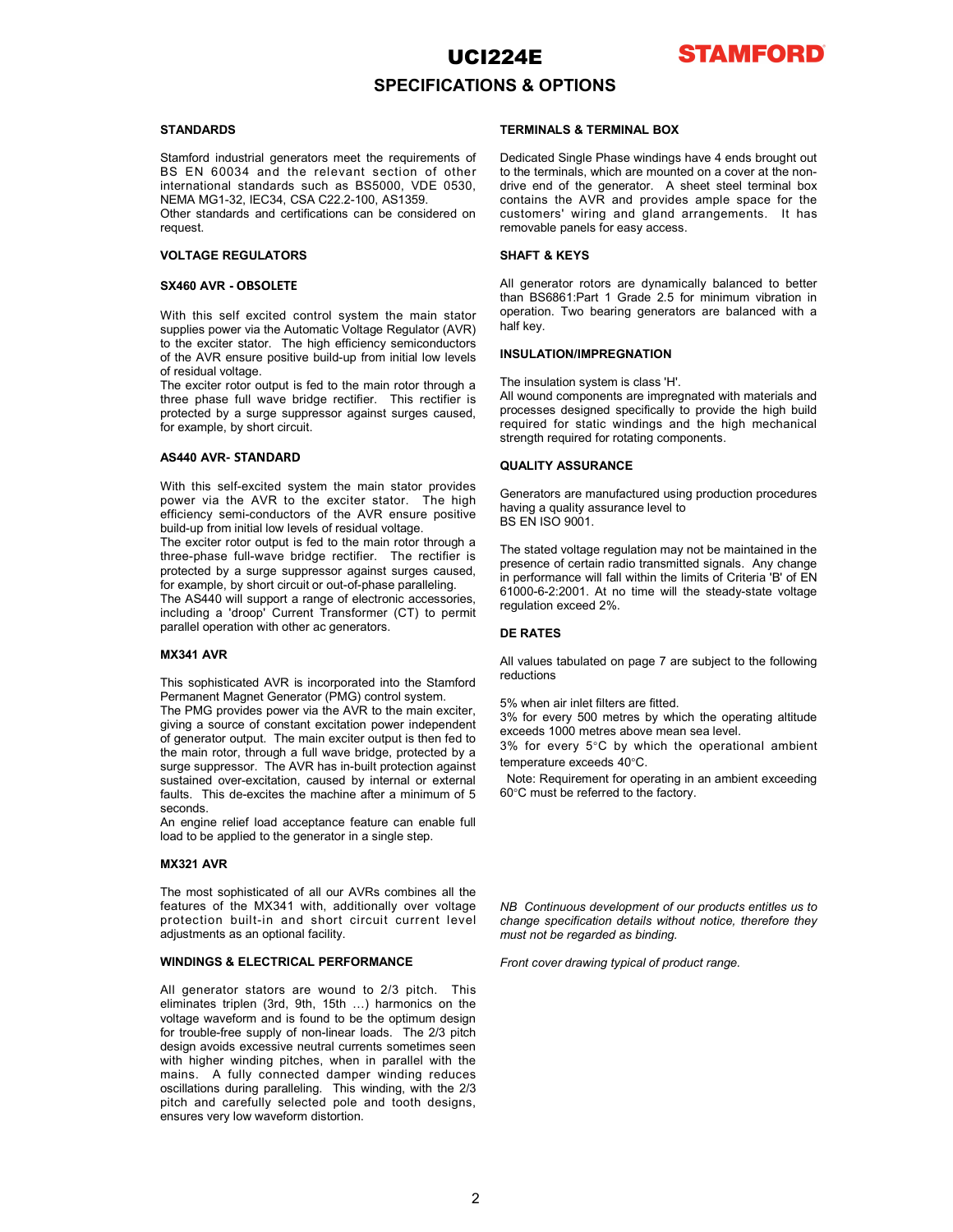

### WINDING 05

| <b>CONTROL SYSTEM</b>                                 | SEPARATELY EXCITED BY P.M.G.                                                         |                   |              |                         |      |  |  |  |  |
|-------------------------------------------------------|--------------------------------------------------------------------------------------|-------------------|--------------|-------------------------|------|--|--|--|--|
| A.V.R.                                                | MX341                                                                                | MX321             |              |                         |      |  |  |  |  |
| VOLTAGE REGULATION                                    | ±1%<br>± 0.5%<br>With 4% ENGINE GOVERNING                                            |                   |              |                         |      |  |  |  |  |
| <b>SUSTAINED SHORT CIRCUIT</b>                        | REFER TO SHORT CIRCUIT DECREMENT CURVES (page 6)                                     |                   |              |                         |      |  |  |  |  |
| <b>CONTROL SYSTEM</b>                                 | <b>SELF EXCITED</b>                                                                  |                   |              |                         |      |  |  |  |  |
| A.V.R.                                                | SX460                                                                                | AS440             |              |                         |      |  |  |  |  |
| <b>VOLTAGE REGULATION</b>                             | ± 1.0%<br>± 1.0%<br>With 4% ENGINE GOVERNING                                         |                   |              |                         |      |  |  |  |  |
| <b>SUSTAINED SHORT CIRCUIT</b>                        | SERIES 4 CONTROL DOES NOT SUSTAIN A SHORT CIRCUIT CURRENT                            |                   |              |                         |      |  |  |  |  |
| <b>INSULATION SYSTEM</b>                              | <b>CLASS H</b>                                                                       |                   |              |                         |      |  |  |  |  |
| <b>PROTECTION</b>                                     | IP <sub>23</sub>                                                                     |                   |              |                         |      |  |  |  |  |
| <b>RATED POWER FACTOR</b>                             | 0.8                                                                                  |                   |              |                         |      |  |  |  |  |
| <b>STATOR WINDING</b>                                 | SINGLE LAYER CONCENTRIC                                                              |                   |              |                         |      |  |  |  |  |
| <b>WINDING PITCH</b>                                  | <b>TWO THIRDS</b>                                                                    |                   |              |                         |      |  |  |  |  |
| <b>WINDING LEADS</b>                                  | $\overline{4}$                                                                       |                   |              |                         |      |  |  |  |  |
| <b>MAIN STATOR RESISTANCE</b>                         | 0.055 Ohms AT 22°C SERIES CONNECTED                                                  |                   |              |                         |      |  |  |  |  |
| <b>MAIN ROTOR RESISTANCE</b>                          | 0.69 Ohms at 22°C                                                                    |                   |              |                         |      |  |  |  |  |
| EXCITER STATOR RESISTANCE                             | 20 Ohms at 22°C                                                                      |                   |              |                         |      |  |  |  |  |
| <b>EXCITER ROTOR RESISTANCE</b>                       | 0.078 Ohms PER PHASE AT 22°C                                                         |                   |              |                         |      |  |  |  |  |
| <b>R.F.I. SUPPRESSION</b>                             | BS EN 61000-6-2 & BS EN 61000-6-4, VDE 0875G, VDE 0875N. refer to factory for others |                   |              |                         |      |  |  |  |  |
| WAVEFORM DISTORTION                                   | NO LOAD < 1.5% NON-DISTORTING LINEAR LOAD < 5.0%                                     |                   |              |                         |      |  |  |  |  |
| <b>MAXIMUM OVERSPEED</b>                              | 2250 Rev/Min                                                                         |                   |              |                         |      |  |  |  |  |
| <b>BEARING DRIVE END</b>                              | BALL. 6312-2RS (ISO)                                                                 |                   |              |                         |      |  |  |  |  |
| <b>BEARING NON-DRIVE END</b>                          | BALL. 6309-2RS (ISO)                                                                 |                   |              |                         |      |  |  |  |  |
|                                                       | 1 BEARING<br>2 BEARING                                                               |                   |              |                         |      |  |  |  |  |
| <b>WEIGHT COMP. GENERATOR</b>                         |                                                                                      | 311 kg            |              | 330 kg                  |      |  |  |  |  |
| <b>WEIGHT WOUND STATOR</b>                            |                                                                                      | 103 kg            |              | 103 kg                  |      |  |  |  |  |
| <b>WEIGHT WOUND ROTOR</b>                             |                                                                                      | 95.89 kg          |              | 87.52 kg                |      |  |  |  |  |
| WR <sup>2</sup> INERTIA                               |                                                                                      | 0.4999 $kgm2$     |              | 0.4682 kgm <sup>2</sup> |      |  |  |  |  |
| SHIPPING WEIGHTS in a crate                           |                                                                                      | 334 kg            |              | 351 kg                  |      |  |  |  |  |
| PACKING CRATE SIZE                                    |                                                                                      | 105 x 57 x 96(cm) |              | 105 x 57 x 96(cm)       |      |  |  |  |  |
| <b>TELEPHONE INTERFERENCE</b>                         |                                                                                      | <b>THF&lt;2%</b>  |              | <b>TIF&lt;50</b>        |      |  |  |  |  |
| COOLING AIR                                           | 0.216 m <sup>3</sup> /sec 458 cfm                                                    |                   |              |                         |      |  |  |  |  |
| <b>VOLTAGE SERIES</b>                                 | 220                                                                                  |                   |              | 230<br>240              |      |  |  |  |  |
| VOLTAGE PARALLEL                                      | 110                                                                                  |                   | 115          |                         | 120  |  |  |  |  |
| kVA BASE RATING FOR                                   |                                                                                      | 40                |              | 40                      | 40   |  |  |  |  |
| <b>REACTANCE VALUES</b><br>Xd DIR. AXIS SYNCHRONOUS   | 2.47                                                                                 |                   | 2.26         |                         | 2.08 |  |  |  |  |
| X'd DIR. AXIS TRANSIENT                               | 0.19                                                                                 |                   |              |                         | 0.16 |  |  |  |  |
| X"d DIR. AXIS SUBTRANSIENT                            | 0.13                                                                                 |                   | 0.17<br>0.12 |                         | 0.11 |  |  |  |  |
| Xq QUAD. AXIS REACTANCE                               | 1.12                                                                                 |                   | 1.03         |                         | 0.95 |  |  |  |  |
| X"q QUAD. AXIS SUBTRANSIENT                           | 0.14                                                                                 |                   | 0.13         |                         | 0.12 |  |  |  |  |
| XL LEAKAGE REACTANCE                                  | 0.08                                                                                 |                   | 0.08         |                         | 0.07 |  |  |  |  |
| X <sub>2</sub> NEGATIVE SEQUENCE                      |                                                                                      |                   | 0.12         |                         | 0.11 |  |  |  |  |
| X <sub>0</sub> ZERO SEQUENCE                          | 0.13                                                                                 |                   |              |                         |      |  |  |  |  |
|                                                       | 0.11<br>0.10<br>0.09                                                                 |                   |              |                         |      |  |  |  |  |
| REACTANCES ARE SATURATED<br>T'd TRANSIENT TIME CONST. | VALUES ARE PER UNIT AT RATING AND VOLTAGE INDICATED                                  |                   |              |                         |      |  |  |  |  |
| T"d SUB-TRANSTIME CONST.                              | 0.028s<br>0.007s                                                                     |                   |              |                         |      |  |  |  |  |
| T'do O.C. FIELD TIME CONST.                           | 0.7s                                                                                 |                   |              |                         |      |  |  |  |  |
| Ta ARMATURE TIME CONST.                               | 0.006s                                                                               |                   |              |                         |      |  |  |  |  |
| SHORT CIRCUIT RATIO                                   | 1/Xd                                                                                 |                   |              |                         |      |  |  |  |  |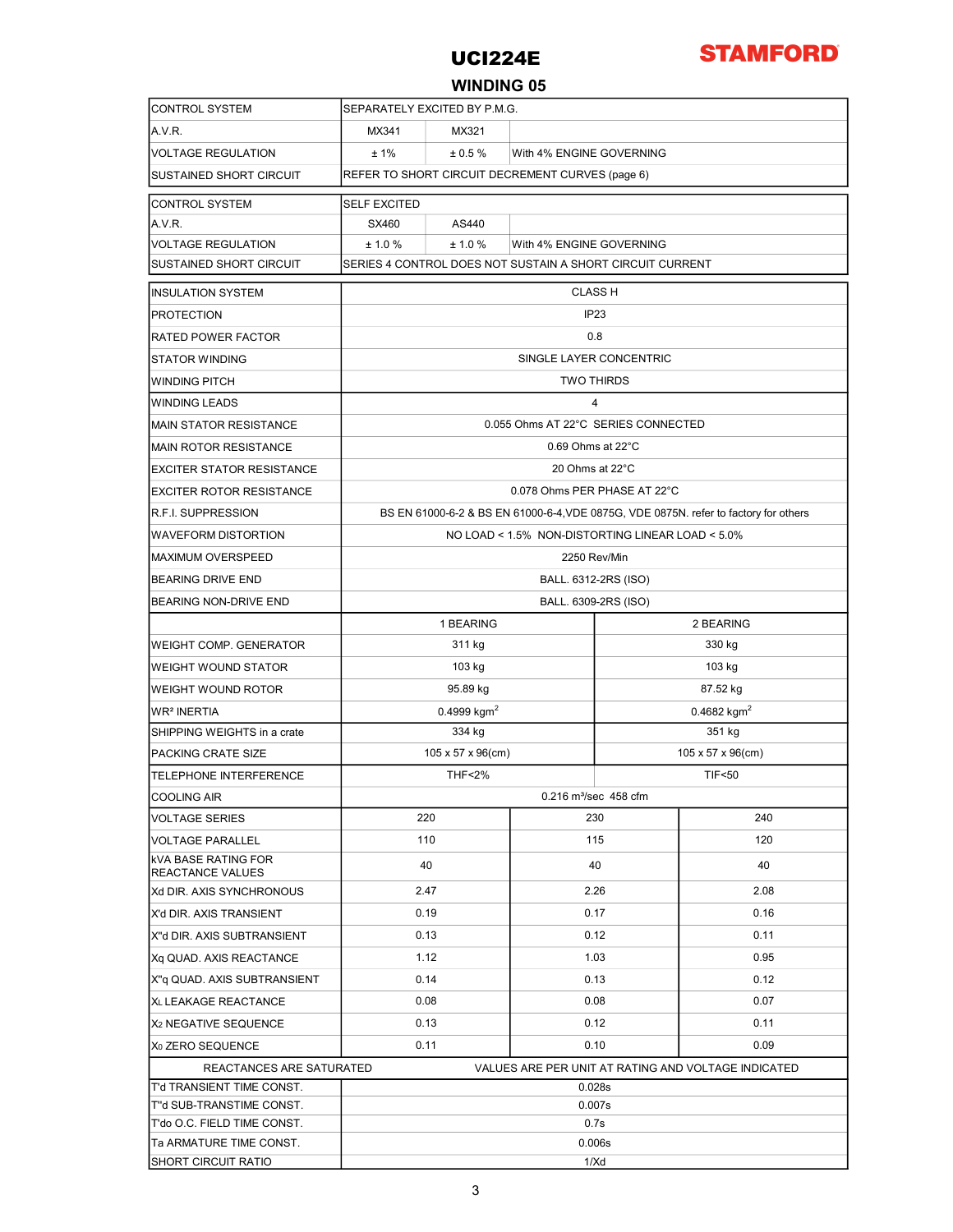

Winding 05



### SINGLE PHASE EFFICIENCY CURVES



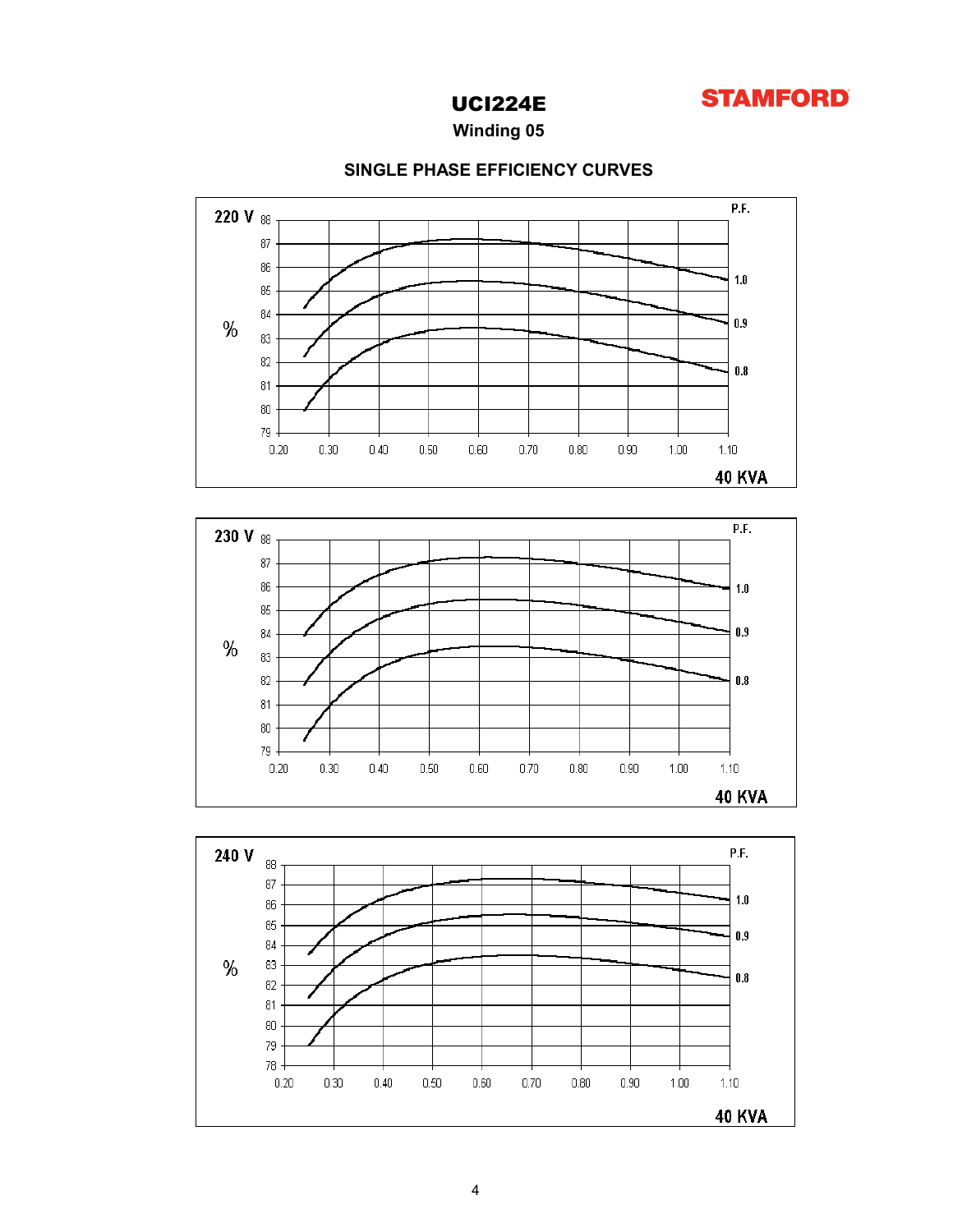

Winding 05



MX

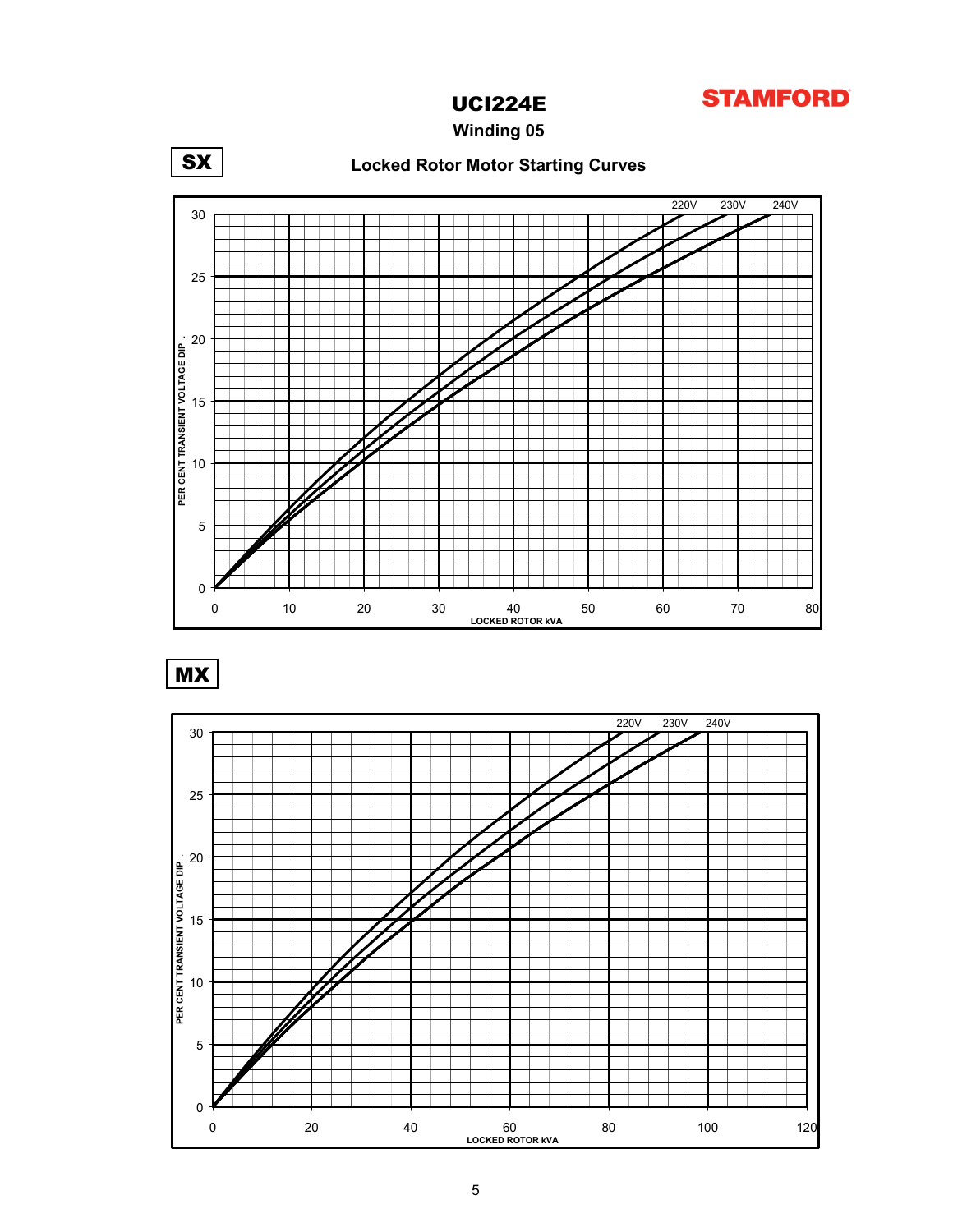

### Winding 05

### Based on series connection. Short Circuit Decrement Curve. No-load Excitation at Rated Speed



Sustained Short Circuit = 730 Amps

Note<br>The following multiplication factors should be used to adjust the<br>values from curve between time 0.001 seconds and the minimum

| Voltage | Factor   |
|---------|----------|
| 220V    | $X$ 1.00 |
| 230V    | $X$ 1.05 |
| 240V    | $X$ 1.09 |

The sustained current value is constant irrespective of voltage level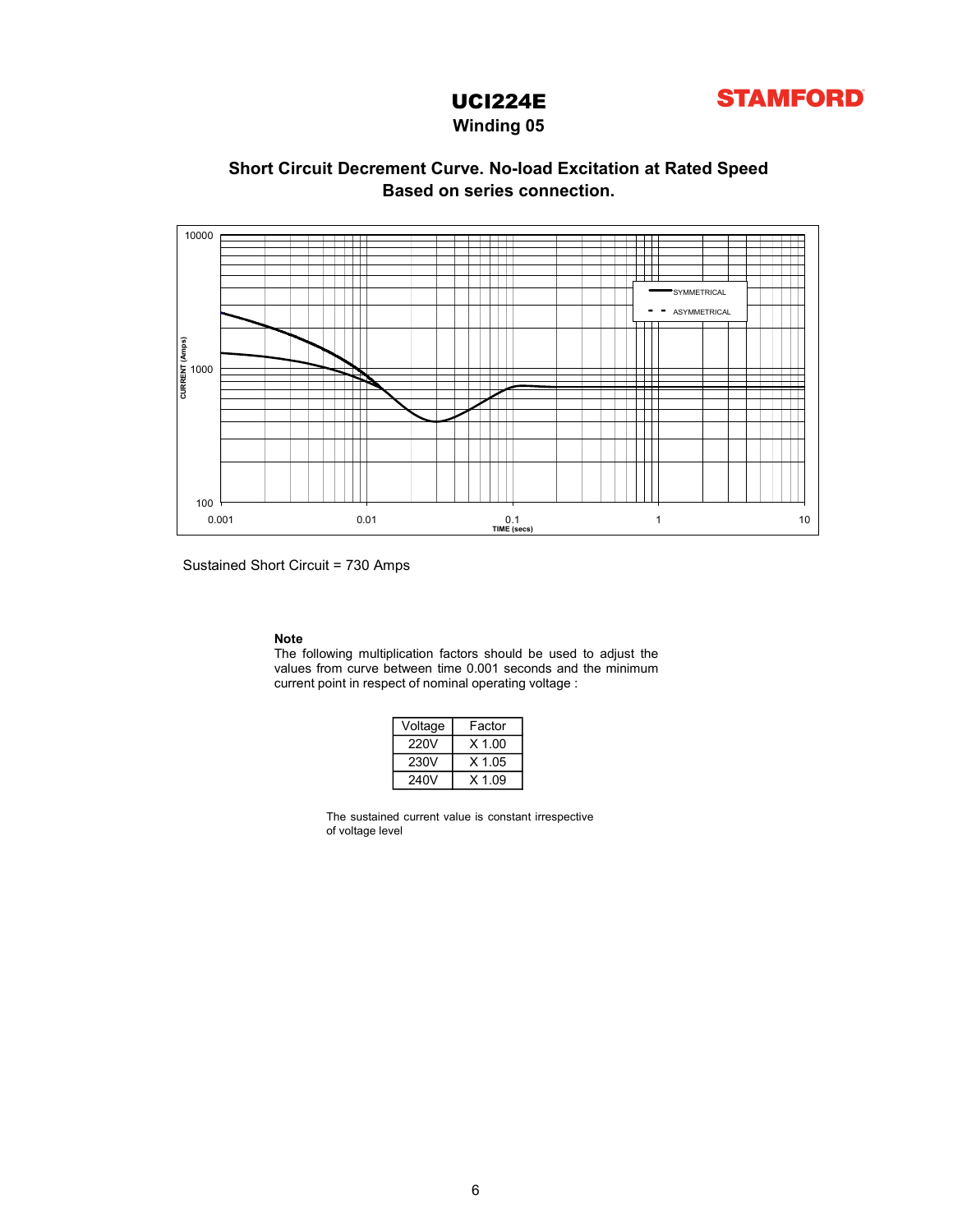# **STAMFORD**

## UCI224E

## Winding 05

# **50**Hz RATINGS

| Class - Temp Rise | Cont. F - 105/40°C |                   | Cont. H - 125/40°C |      | Cont. F - 105/40°C |      |      | Cont. H - 125/40°C |      |      |                   |      |
|-------------------|--------------------|-------------------|--------------------|------|--------------------|------|------|--------------------|------|------|-------------------|------|
|                   |                    | 0.8 <sub>pf</sub> |                    |      | 0.8 <sub>pf</sub>  |      |      | 1.0 <sub>pf</sub>  |      |      | 1.0 <sub>pf</sub> |      |
| Series (V)        | 220                | 230               | 240                | 220  | 230                | 240  | 220  | 230                | 240  | 220  | 230               | 240  |
| Parallel (V)      | 110                | 115               | 120                | 110  | 115                | 120  | 110  | 115                | 120  | 110  | 115               | 120  |
| kVA               | 36.0               | 36.0              | 36.0               | 40.0 | 40.0               | 40.0 | 36.0 | 36.0               | 36.0 | 40.0 | 40.0              | 40.0 |
| kW                | 28.8               | 28.8              | 28.8               | 32.0 | 32.0               | 32.0 | 36.0 | 36.0               | 36.0 | 40.0 | 40.0              | 40.0 |
| Efficiency (%)    | 82.6               | 82.9              | 83.1               | 82.1 | 82.5               | 82.8 | 86.4 | 86.7               | 86.9 | 86.0 | 86.3              | 86.6 |
| kW Input          | 34.9               | 34.7              | 34.7               | 39.0 | 38.8               | 38.6 | 41.7 | 41.5               | 41.4 | 46.5 | 46.3              | 46.2 |

### Dimensional and Torsional Drawing

For dimensional and torsional information please refer to the alternator General Arrangement and rotor drawings